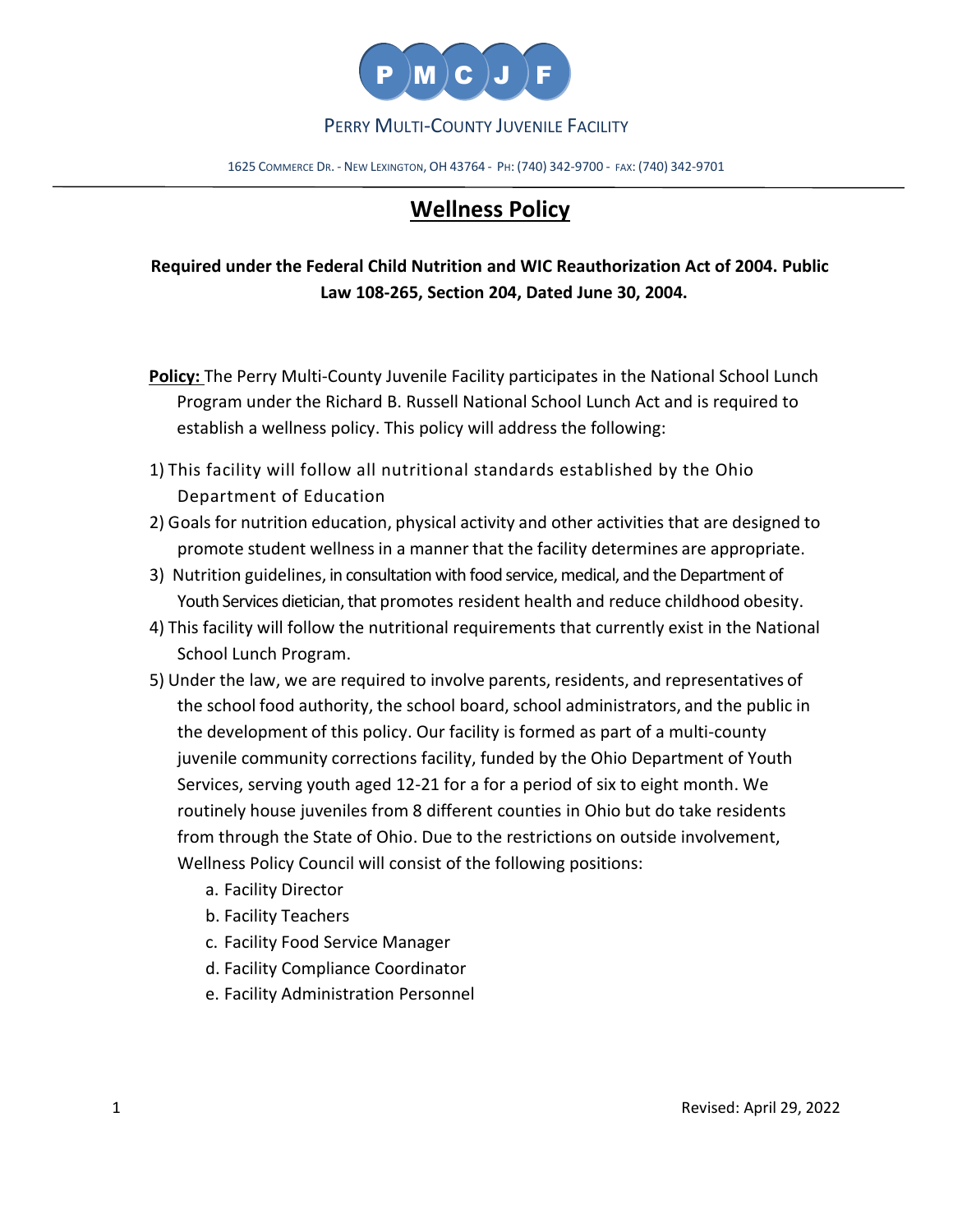#### **Procedure:**

- The Perry Multi-County Juvenile Facility is committed to providing an environment that will promote and protect children's health, well-being, and ability to learn by supporting healthy eating and physical activity. Therefore, it is the facility's policy that:
- All residents will have opportunities, support, and encouragement to be physically active on a regular basis; at least 1 hour per day is set aside for physical activity.
- Foods and beverages at the facility will meet the nutrition requirements of the National School Breakfast and Lunch Programs.
- Residents will be provided a variety of nutritious and appealing foods that meet the health and nutritional needs of youth falling in their age group.
- We will accommodate reasonable requests for the religious, ethnic, and cultural diversity in meal planning; and will provide clean, safe, and pleasant settings and adequate time for residents to eat.
- We will accommodate any youth nutritional needs as it relates to a youth being allergic or unable to eat specific types of food due to a documented medical condition.
- We will participate in the National School Breakfast and National School Lunch Programs.
- The facility will provide nutrition education and physical education to help with lifelong habits of healthy eating and physical activity.
- We will provide residents with a healthy snack in the evenings on a daily basis.

## **To Achieve These Policy Goals:**

#### **Wellness Policy Council**

The Wellness policy council will meet at least annually, during a supervisor monthly meeting. The council will review and discuss the current policy and/or the current recommended nutritional allowances and make any needed changes. Minutes of the meeting will be kept by the Food Service Manager.

#### **Nutritional Quality of Foods and Beverages Services**

Meals served at the Perry Multi-County Juvenile Facility will:

- Be appealing and attractive
- Be served in a clean and pleasant setting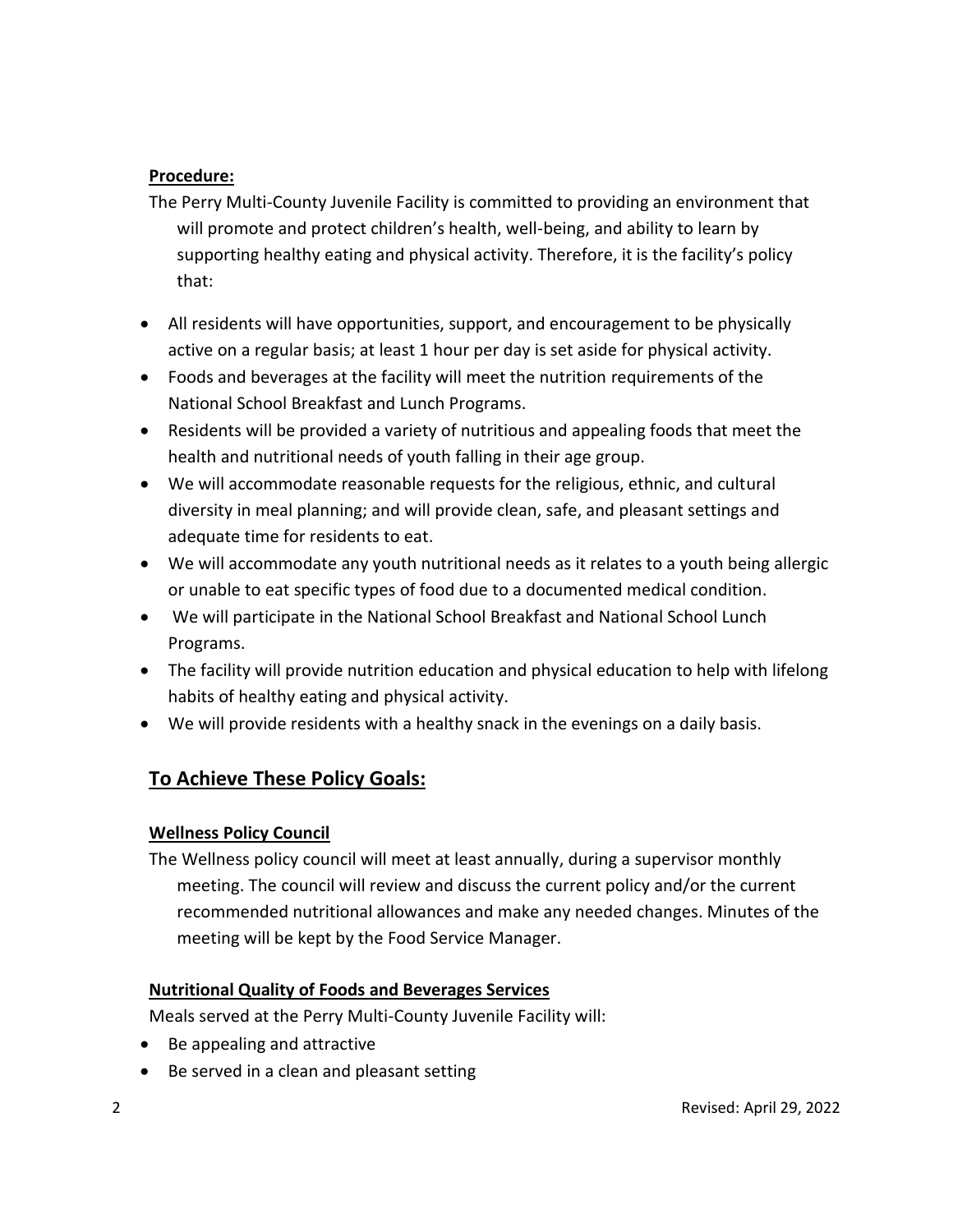- Meet the nutrition requirements established by State and Federal statutes and regulations
- Offer Grains/Breads that are Whole Grain
- Offer a variety of fruits and vegetables
- Serve a variety of low fat (1%) unflavored and/or nonfat flavored milk at meal times
- Continue to identify new, healthful, and appealing food choices
- Take into consideration the opinions of the residents on a like and dislike food basis by doing a biannual survey

#### **Meal Times and Scheduling**

The facility will:

- Provide residents with at least 30 minutes to eat after sitting down for breakfast and 30 minutes after sitting down for lunch
- Schedule meals at appropriate times; lunch will be scheduled between 11:30-12:30
- Provide residents with access to hand washing, and hand sanitation before they eat meals or snacks

#### **Sharing of Foods and Beverages**

Residents will not share foods or beverages with one another during meal or snack times, given concerns about allergies and other restrictions.

#### **Snacks**

Residents will be served a daily snack in the evenings consisting of a grain product, 100% juice, and milk.

#### **Food Service Staff**

- All food service staff will comply with the principle that all meals are nutritionally well balanced, well planned, and prepared and served in a manner that meets the governmental health and safety codes. As part of the responsibility to operate a food service program, we will provide continuing education yearly in accordance to the individual's level of responsibility.
- The food service staff will be Serve Safe Certified
- A nutritionist, dietician, or physician approves the menu and annually approves the nutritional value of the food served